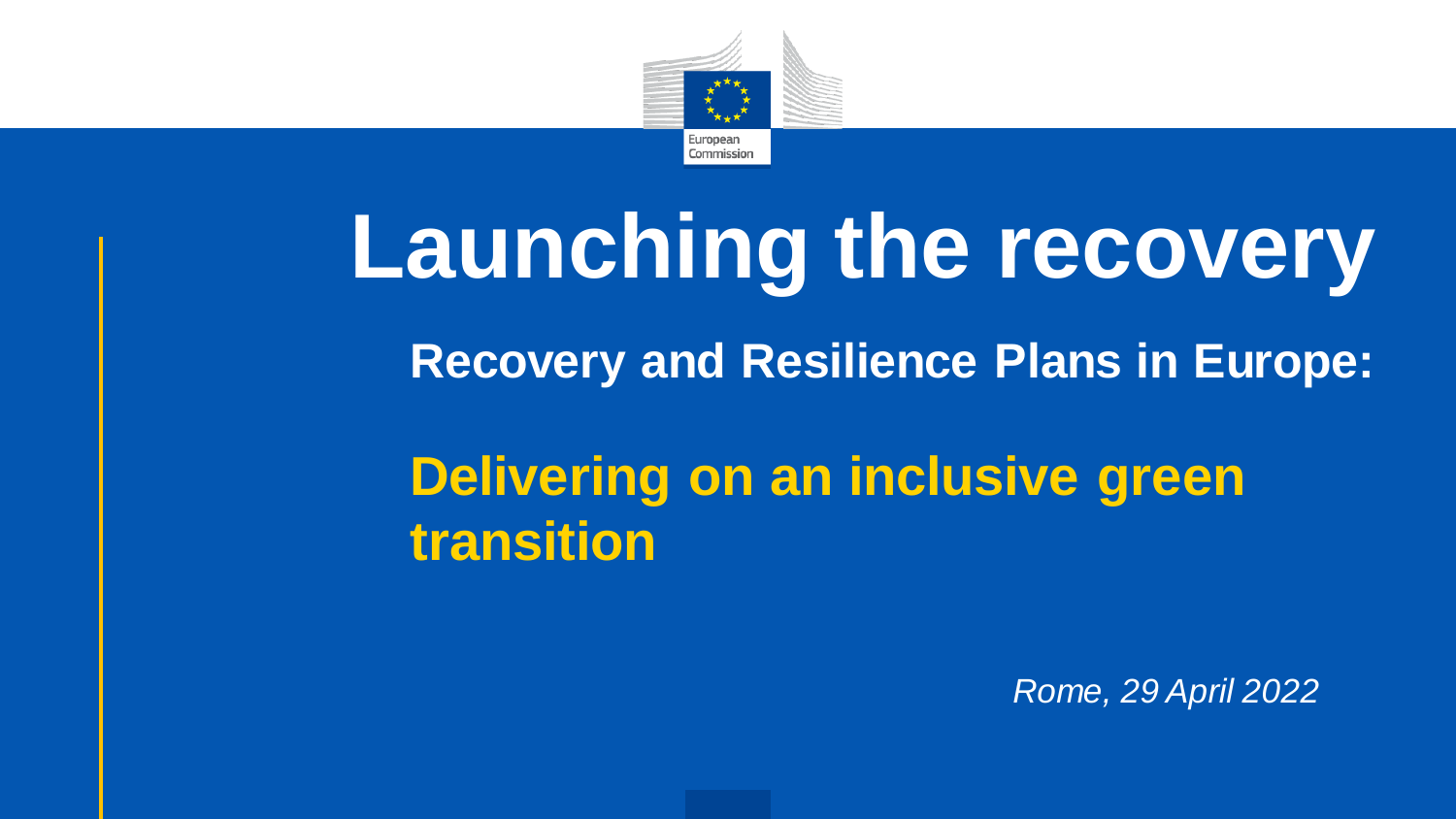

### Green transition

Around **40%** (EUR 183bn) of total allocation<sup>1</sup> to climate-tagged measures In broader terms, **44%**  (EUR 199bn) to green measures

#### **Key investments**<sup>2</sup>

- Sustainable mobility (EUR 63bn)
- Renovation and energy efficiency (EUR 51bn)
- Clean power and networks (EUR 29bn)
- Circular economy, sustainable water (EUR 18bn)

37%

- Biodiversity and climate adaptation (EUR 17bn)
- Green R&D&I (EUR 14bn)

<sup>1</sup> Based on 24 RRPs adopted equivalent to EUR 455bn

<sup>2</sup> Based on climate and environmental tracking

#### **Key reforms**

- Promote inter-modality and tax incentives for clean vehicles
- Facilitate deployment of renewable energy
- Water and waste management and nature conservation
- **Permitting**

**DNSH:** *No measure in the plan harms environmental objectives (flanking measures and milestones/targets where necessary)*

### **Cross-border projects**

- TEN-T rail corridors
- Hydrogen
- **Batteries**

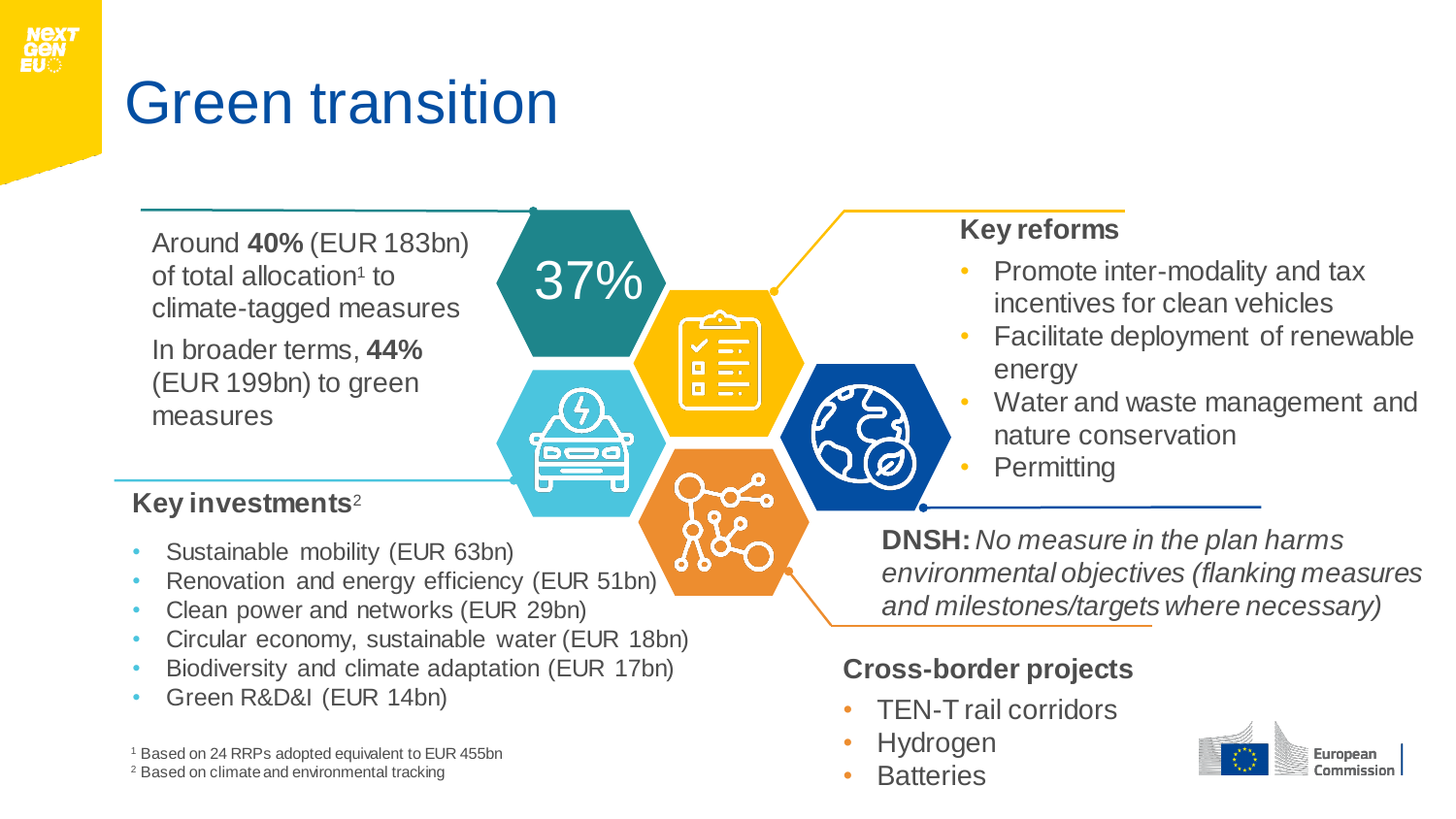

### Climate expenditure in the 24 adopted plans



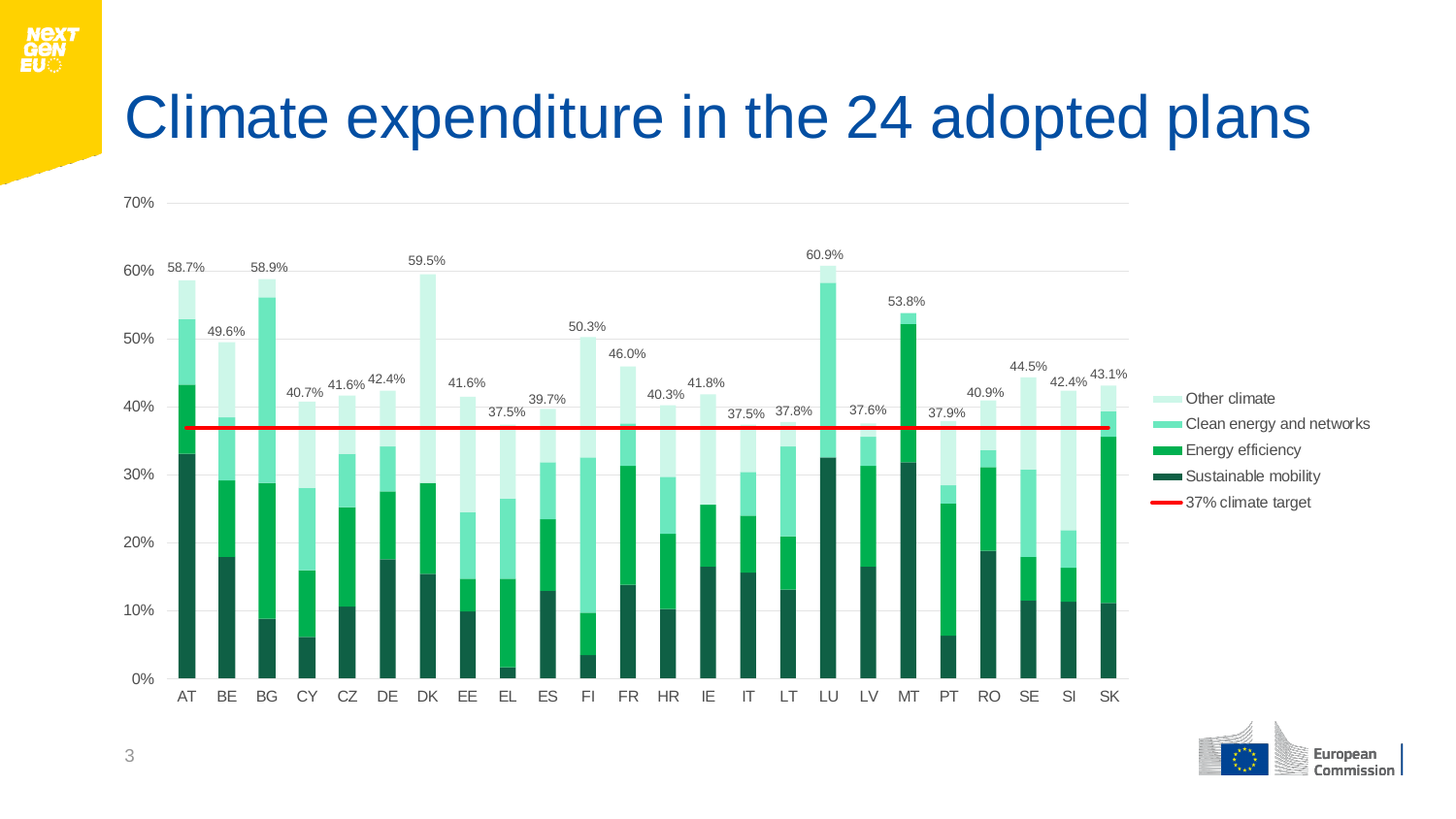## 'Do no significant harm' principle in the RRF



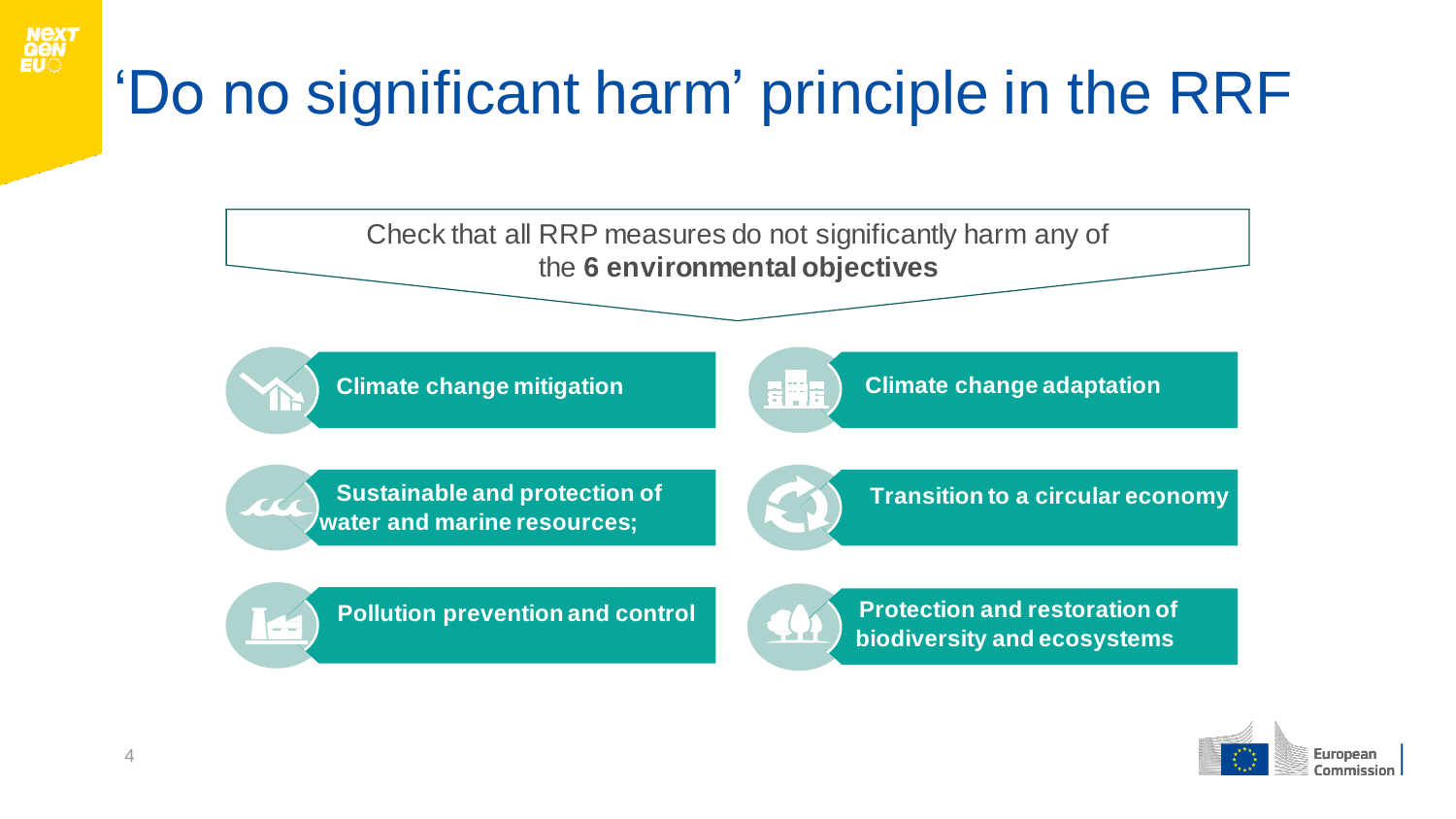

### Energy efficiency



• Around **€49bn** (21 out of 22 plans)

#### **Investments**

- **Energy renovations** of private and public buildings
	- $\checkmark$  Social housing (i.a. to combat energy poverty)
	- $\checkmark$  Schools, historical buildings
- **Construction** of new highly energy efficient buildings
	- $\checkmark$  Hospitals, early child care facilities
	- $\checkmark$  Housing for people living in undignified conditions
- Energy efficiency in **SMEs & large enterprises**

### **Reforms**

- **Phase out** of outdated heating systems
- **One-stop shops**

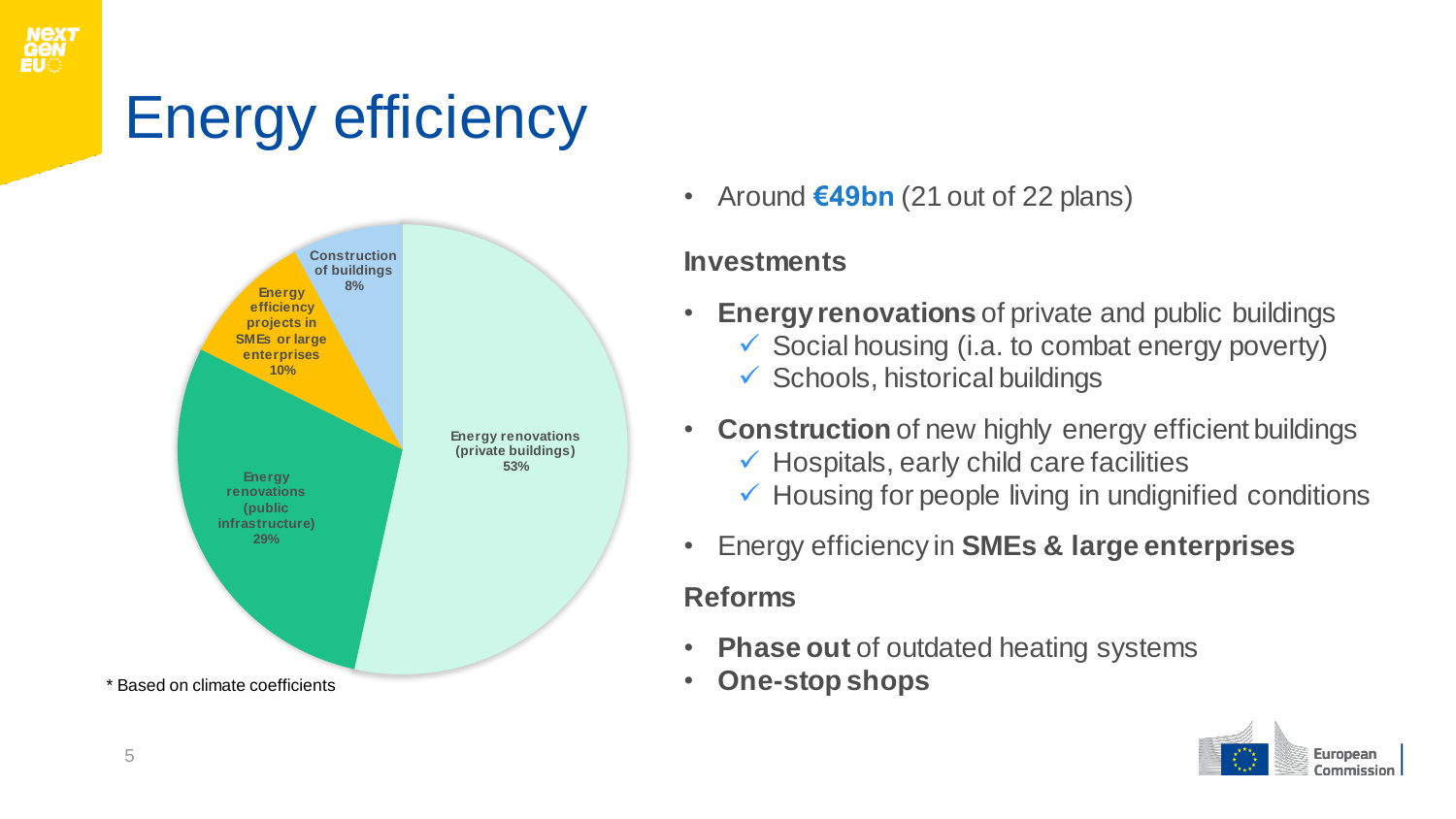

### Clean power and networks



\* Based on climate coefficients

• Around **€26bn** (20 out of 22 plans)

#### **Investments**

- Production of **renewable energy** (solar, offshore and onshore wind, biofuels)
- Energy **networks** and **infrastructure**

#### **Reforms**

- Reform of **energy markets** to facilitate the deployment of renewable energy
- Reforms in **energy storage** and **regulatory "sandboxes"**